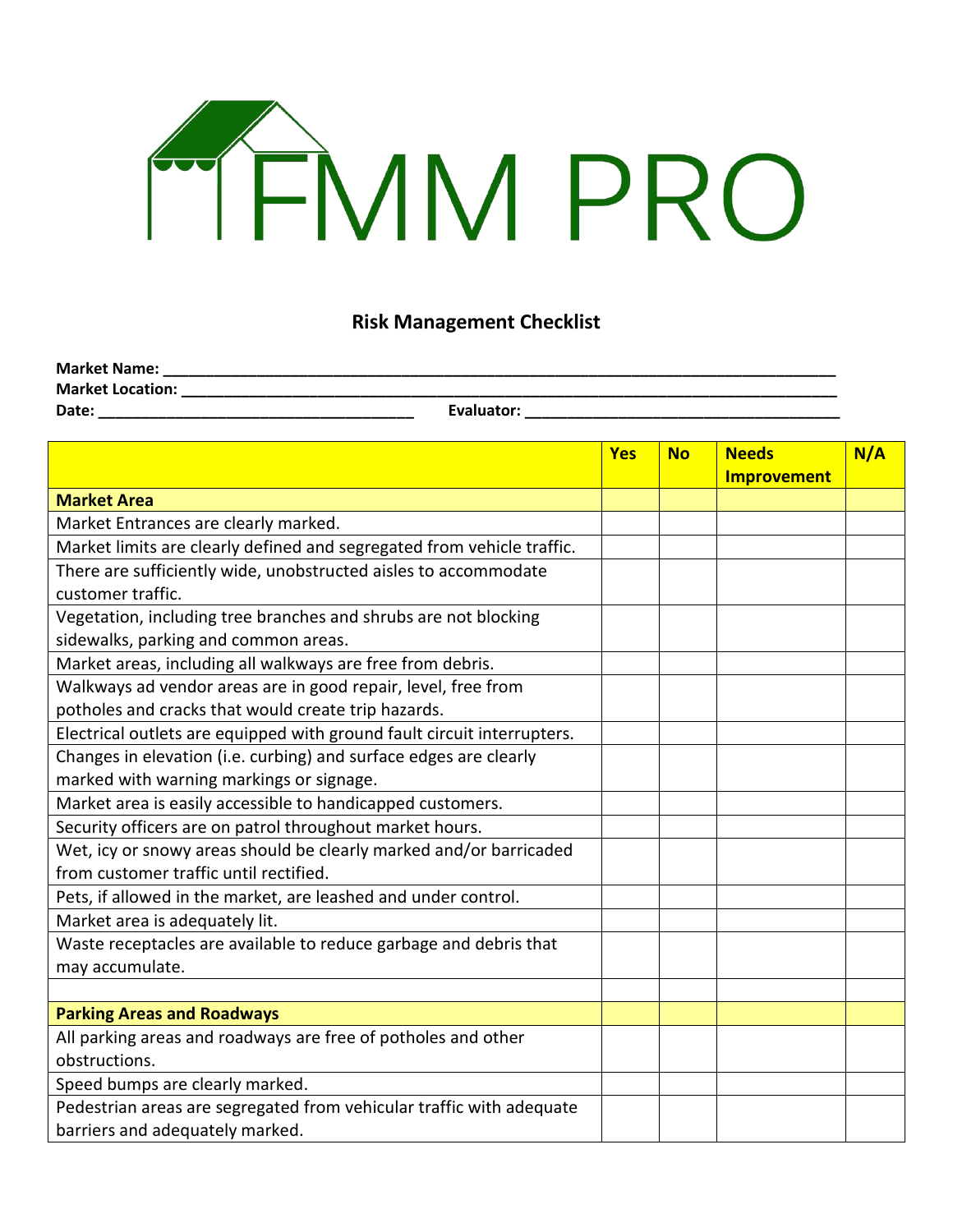| All parking areas and roadways are adequately lit.                                                        |            |           |                    |     |
|-----------------------------------------------------------------------------------------------------------|------------|-----------|--------------------|-----|
| Roadways are clearly marked with stop signs, speed limits and                                             |            |           |                    |     |
| directional signage, if one way.                                                                          |            |           |                    |     |
| Handicapped parking is available and clearly marked.                                                      |            |           |                    |     |
|                                                                                                           |            |           |                    |     |
| <b>Vendor Areas</b>                                                                                       |            |           |                    |     |
| Tents and canopies are tied down or weighted.                                                             |            |           |                    |     |
| Tables and displays are sturdy and able to hold the weight of product                                     |            |           |                    |     |
| on display without threat of collapse.                                                                    |            |           |                    |     |
| Tables and displays are in good repair, with no sharp edges, rough                                        |            |           |                    |     |
| spots, exposed nails, etc. that may cause injury.                                                         |            |           |                    |     |
| Extension cords are either overhead or taped down.                                                        |            |           |                    |     |
| Extension cords are in good repair and properly rated for outdoor use.                                    |            |           |                    |     |
|                                                                                                           | <b>Yes</b> | <b>No</b> | <b>Needs</b>       | N/A |
|                                                                                                           |            |           | <b>Improvement</b> |     |
| Signs are secured.                                                                                        |            |           |                    |     |
| Display and work areas are neat, clean and free of debris, eliminating                                    |            |           |                    |     |
| trip hazards.                                                                                             |            |           |                    |     |
| Vendor vehicle wheels are chocked to prevent movement.                                                    |            |           |                    |     |
| Vehicles are not leaking gas or other fluids.                                                             |            |           |                    |     |
| Food handling is done in a safe and hygienic manner, in accordance                                        |            |           |                    |     |
| with all state and local Health Regulations.                                                              |            |           |                    |     |
| All appropriate licenses are obtained and current for products being                                      |            |           |                    |     |
| sold.                                                                                                     |            |           |                    |     |
| All vendors have current liability insurance, with market and property                                    |            |           |                    |     |
| owner listed as an additional insured.                                                                    |            |           |                    |     |
| Fire extinguishers on hand and properly charged if using electricity or                                   |            |           |                    |     |
| open flame.                                                                                               |            |           |                    |     |
| All propane, helium or other gas tanks, are chained down.                                                 |            |           |                    |     |
|                                                                                                           |            |           |                    |     |
| <b>Emergency Preparedness</b>                                                                             |            |           |                    |     |
| Multiple entries and exits to allow for easy access for emergency<br>responders and possible evacuations. |            |           |                    |     |
| Fire extinguisher at the market manager's booth.                                                          |            |           |                    |     |
| Fully stocked first aid kit at the market manager's booth.                                                |            |           |                    |     |
| Market manager is trained in first aid, including CPR.                                                    |            |           |                    |     |
| An emergency preparedness plan is in place, coordinated with local                                        |            |           |                    |     |
| authorities, conspicuously posted, and all employees well versed in                                       |            |           |                    |     |
| carrying out the plan.                                                                                    |            |           |                    |     |
| Emergency barricades and cones are on hand in case of emergency.                                          |            |           |                    |     |
| Fire lane is maintained for emergency responders.                                                         |            |           |                    |     |
| Market manager is continually scanning the market for potential risks.                                    |            |           |                    |     |
| Market manager makes a regular inspection of vendor displays to                                           |            |           |                    |     |
| ensure compliance with food safety regulations.                                                           |            |           |                    |     |
| Vendors and customers are continually updated on safety hazards,                                          |            |           |                    |     |
| precautions and regulations.                                                                              |            |           |                    |     |